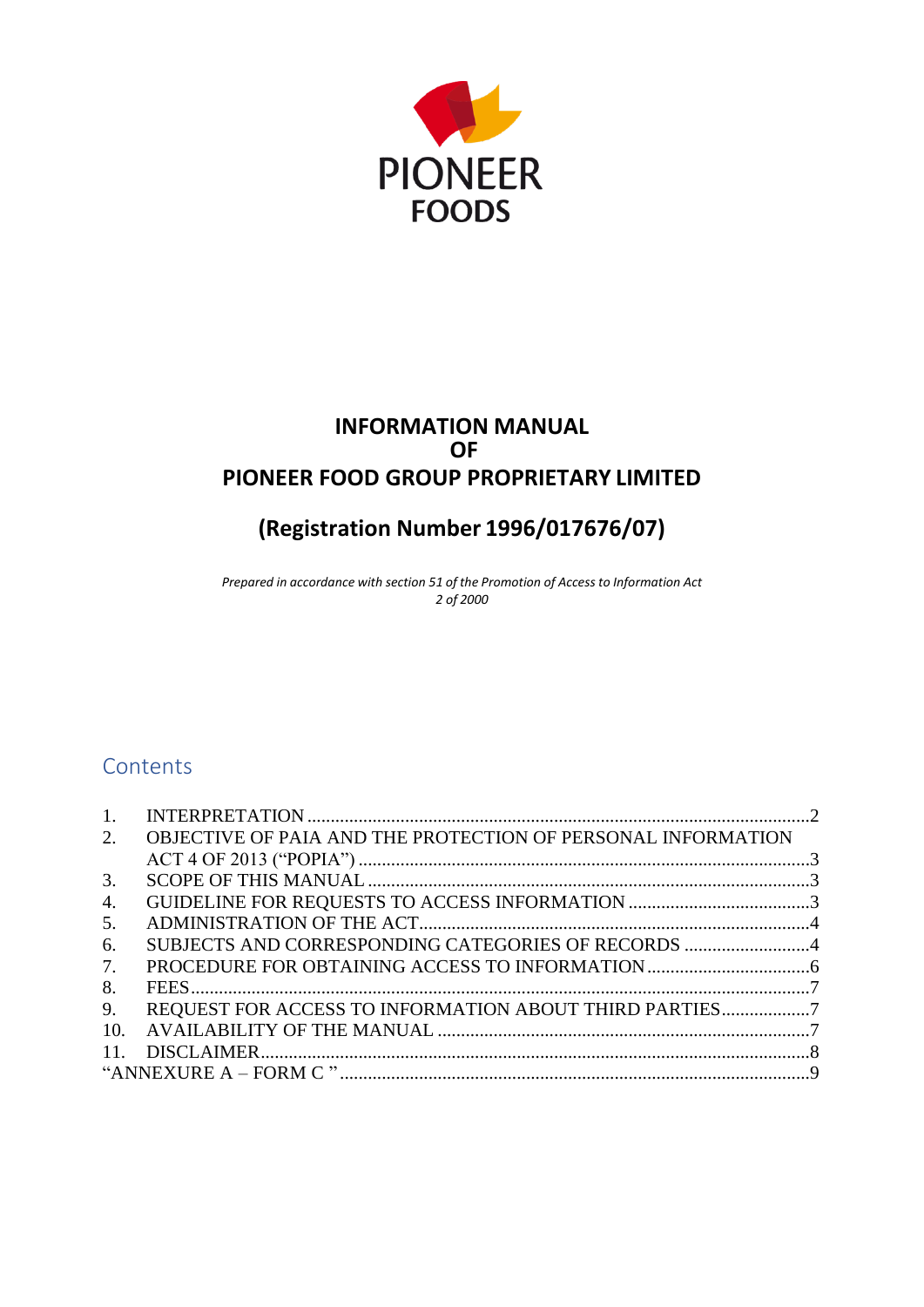# <span id="page-1-0"></span>**1. INTERPRETATION**

In this Manual, clause headings are for convenience purposes only and shall not be used in its interpretation, unless the context clearly indicates a contrary intention–

- 1.1. any reference to Pioneer Foods, will also include all its Affiliates.
- 1.2. An expression which denotes
	- 1.2.1. any gender includes the other genders;
	- 1.2.2. a natural person includes an artificial or juristic person and vice versa;
	- 1.2.3. the singular includes the plural and vice versa;
- 1.3. The following expressions shall bear the meanings assigned to them belowand cognate expressions bear corresponding meanings –
	- 1.3.1. "**Act**" means the Promotion of Access to Information Act No. 2 of 2000, as amended from time to time, including the regulations promulgated in terms of the Act;
	- 1.3.2. "**business day**" means any day other than a Saturday, Sunday or official public holiday in the Republic of South Africa;
	- 1.3.3. "**Manual**" means this Manual together with all of its annexures as amended from time to time;
	- 1.3.4. "**Head**" means the Chief Executive Officer of Pioneer Foods;
	- 1.3.5. "**Designate Information Officer**" means the person duly authorised and appointed by the Head, to facilitate and assist the Head with any request in terms of the Act, whose details are set out in clause 6 below;
	- 1.3.6. "**Pioneer Foods**" means Pioneer Food Group Proprietary Limited registered and incorporated in the Republic of South Africa with registration number 1996/017676/07), situated at Glacier Place, 1 Sportica Crescent, Tygervalley, 7530, Western Cape, South Africa;
- 1.4. Any reference to any statute, regulation and/or other legislation shall be a reference to that statute, regulation or other legislation as at the signature date, and as amended or substituted from time to time;
- 1.5. If any provision in a definition is a substantive provision conferring a right or imposing an obligation on any party then, notwithstanding that it is only in a definition, effect shall be given to that provision as if it was a substantive provision in the body of this Manual;
- 1.6. Reference to a party shall include a reference to that party's successors and assigns;
- 1.7. Reference to a document, includes a reference to an amendment or supplement to or to a replacement or notation of that document;
- 1.8. Where any term is defined within a particular clause other than this, that term shall bear the meaning ascribed to it in that clause wherever it is used in this Manual;
- 1.9. Where any number of days is to be calculated from a particular day, such number shall be calculated as excluding such particular day and commencing on the next day. If the last day of such number so calculated falls on a day which is not a business day, the last day shall be deemed to be the next succeeding day which is a business day;
- 1.10. Any reference to days (other than a reference to business days), months or years shall be a reference to calendar days, months or years, as the case may be;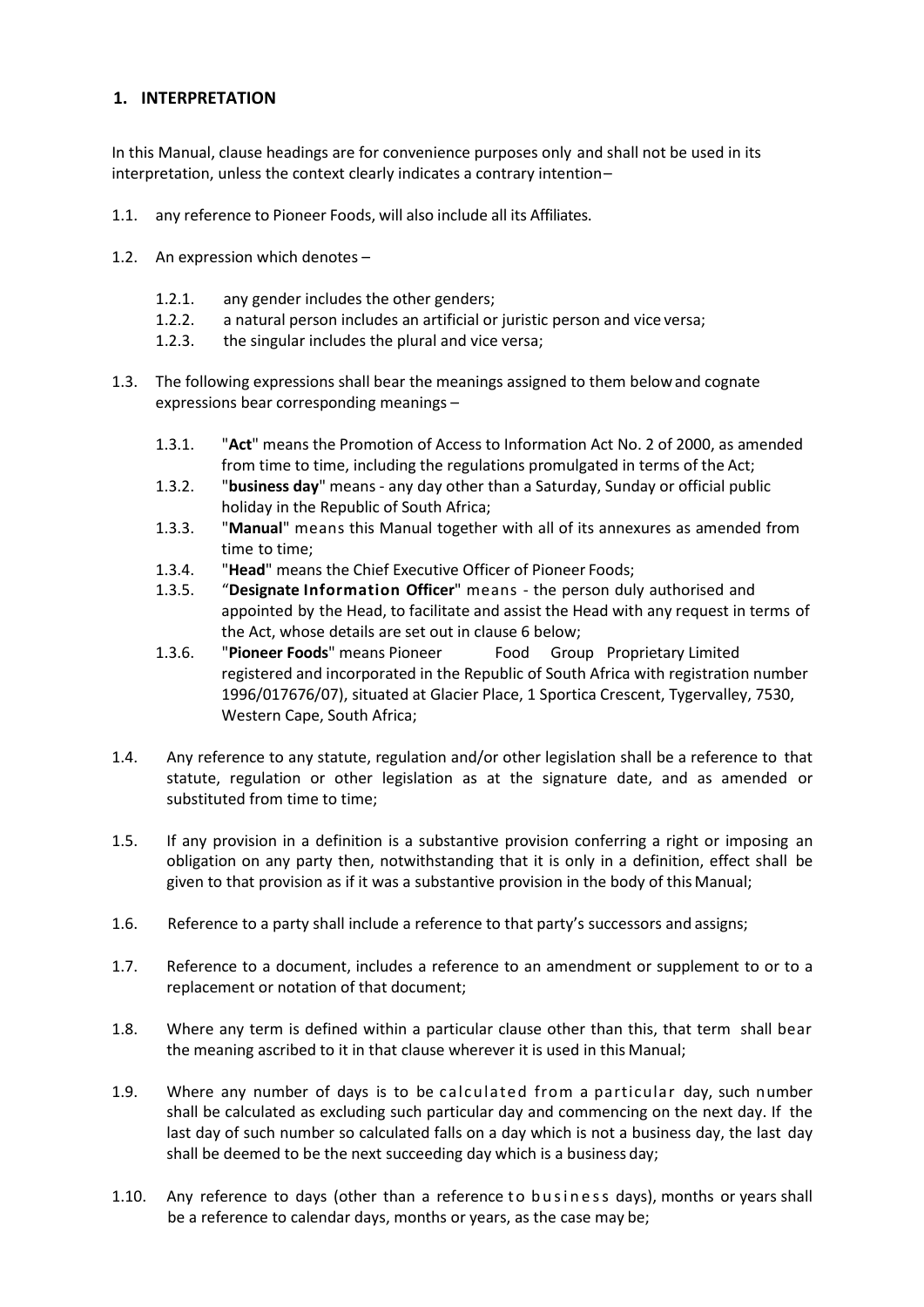- 1.11. The use of the word "including" followed by a specific example/s, shall not be construed as limiting the meaning of the general wording preceding it and the *eiusdem generis* rule shall not be applied in the interpretation of such general wording or such specific example/s; and
- 1.12. Insofar as there is a conflict in the interpretation of or application of this Manual and the Act, the Act shall prevail.

# <span id="page-2-0"></span>**2. OBJECTIVE OF PAIA AND THE PROTECTION OF PERSONAL INFORMATION ACT 4 OF 2013 ("POPIA")**

- 2.1 The objective of PAIA is to give effect to the constitutional right of access to any information held by the State and any information that is held by another person and that is required for the exercise or protection of any rights.
- 2.2 The objective of POPIA includes to promote the protection of personal information processed by public and private bodies and to introduce certain conditions so as to establish minimum requirements for the processing of personal information.
- 2.3 Section 51 of the Act requires that Pioneer Foods, , compile a manual giving information to the public regarding the procedure to be followed in requesting information from Pioneer Foods for the purpose of exercising and/or protecting rights.
- 2.4 This Manual is intended to fulfil this requirement.
- 2.5 Accordingly, this Manual provides a reference to the records that Pioneer Foods holds and the process that needs to be adopted, to access such records. All requests for access to information should be addressed to the Designated Information Officer.
- 2.6 Please refer to the External Privacy Notice on our website should you have any queries or requests regarding requests or queries in respect of your Personal Information in terms of POPIA.

## <span id="page-2-1"></span>**3. SCOPE OF THIS MANUAL**

- 3.1 Pioneer Foods compiled this Manual not only to comply with the provisions of the Act, but also to foster a culture of transparency and accountability in its business environment and to ensure that members of the public have effective access to information in its possession, which will assist them in exercising and protecting their rights.
- 3.2 Recorded in this Manual, you will be able to view the categories of information which Pioneer Foods holds. You will also be guided with regards to the correct procedure to follow should you require access to any of this information.

## <span id="page-2-2"></span>**4. GUIDELINE FOR REQUESTS TO ACCESS INFORMATION**

- 4.1 In accordance with Section 10 of the Act, the Information Regulator established in terms of POPIA ("Information Regulator") must update and make available the existing Guide that has been compiled by the South African Human Rights Commission ("SAHRC") on how to use the Act.
- 4.2 This Guide can be obtained from the office of the SAHRC and is also published on their website listed below.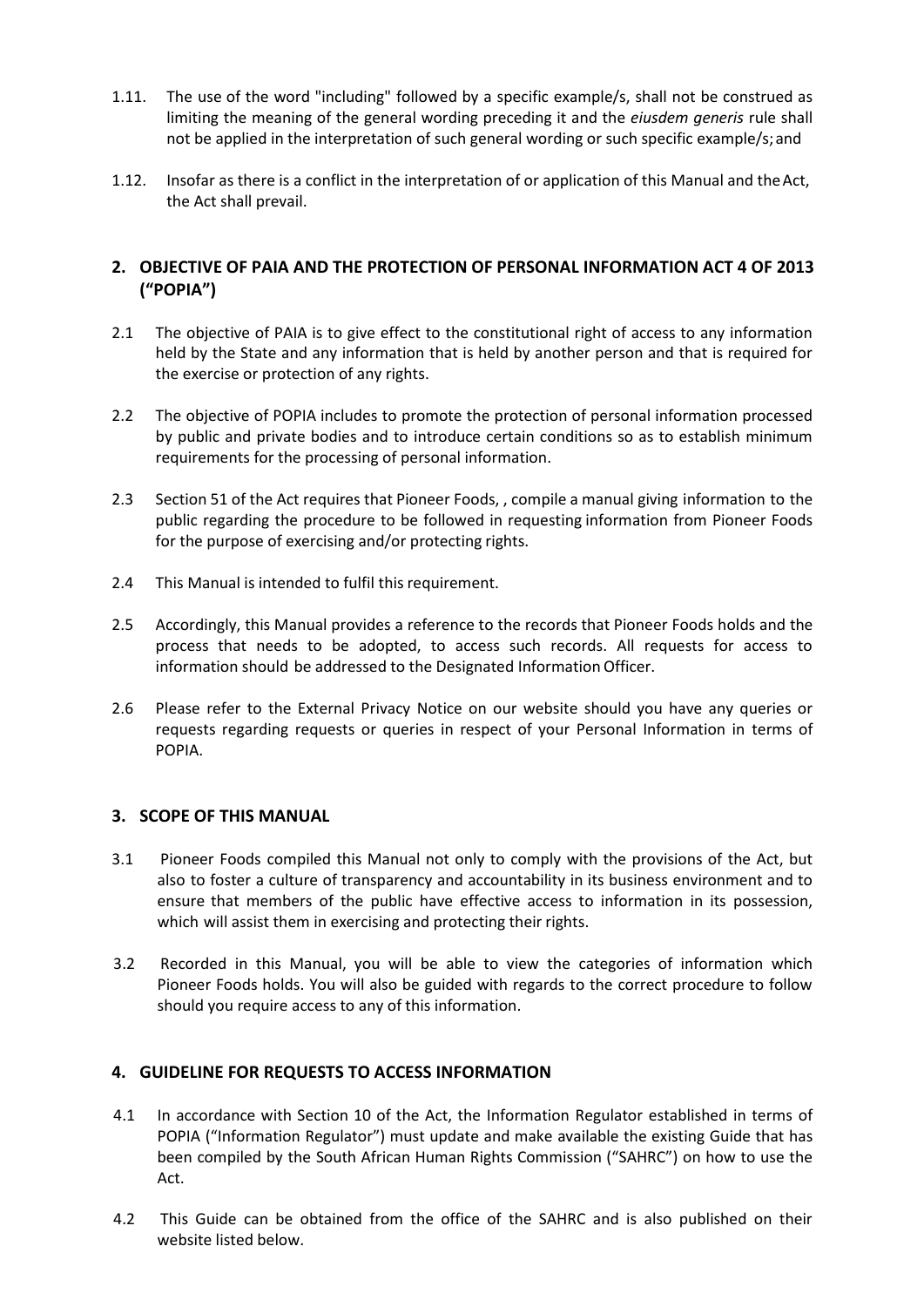4.3 Enquiries regarding the Guide can be addressed to the Information Regulator the contact details of which are as follows:

| <b>Physical</b><br>address<br><b>Telephone</b> | <b>Information Regulator</b><br>JD House, 27 Stiemens Street,<br>Braamfontein, Johannesburg, 2001 | <b>SAHRC</b><br>27 Stiemens Street,<br><b>Braamfontein</b><br>Tel: 011 877 3600<br>Fax: 0864100149<br>$p$ aia@sahrc.org.za and<br>tsebulela@sahrc.org.za |  |  |
|------------------------------------------------|---------------------------------------------------------------------------------------------------|----------------------------------------------------------------------------------------------------------------------------------------------------------|--|--|
| email                                          | inforeg@justice.gov.za and<br>paia@justice.gov.za                                                 |                                                                                                                                                          |  |  |
| website                                        | https://www.justice.gov.za/inforeg/index.html                                                     | https://www.sahrc.org.za/                                                                                                                                |  |  |

## <span id="page-3-0"></span>**5. ADMINISTRATION OF THE ACT**

- 5.1 The Head of Pioneer Foods has appointed Mr. Ulrich von Willingh as the authorised designate Information Officer to administrate the requirements of the Act.
- 5.2 All Requests for access to records must be addressed to the Designated Information Officer: -

#### 5.2.1 **Postal Address**

Information Officer for Pioneer Foods Group Proprietary Limited Ulrich von Willingh P.O. Box 20 Huguenot 7645 Republic of South Africa

#### 5.2.2 **Physical Address**

Information Officer for Pioneer Food Group Proprietary Limited Ulrich von Willingh Glacier Place 1 Sportica Crescent **Tygervalley** 7530 Republic of South Africa

#### 5.2.3 **Telephone Details** Tel: 021 974 4000

Fax: 0860 407 0222

## 5.2.4 **E-Mail Address**

[ssaprivacyoffice@pepsico.com](mailto:ssaprivacyoffice@pepsico.com)

# 5.2.5 **Website** [http://www.pioneerfoods.co.za](http://www.pioneerfoods.co.za/)

## <span id="page-3-1"></span>**6. SUBJECTS AND CORRESPONDING CATEGORIES OF RECORDS**

6.1 To facilitate the easy identification of the records that Pioneer Foods holds, we have categorised our records per subject area.

#### 6.1.1 **RECORDS THAT ARE AUTOMATICALLY AVAILABLE IN TERMS OF SECTION 51(1)(c) OF THE ACT**

The following records are available without a person having to request accessin terms of the Act and are available on Pioneer Foods website: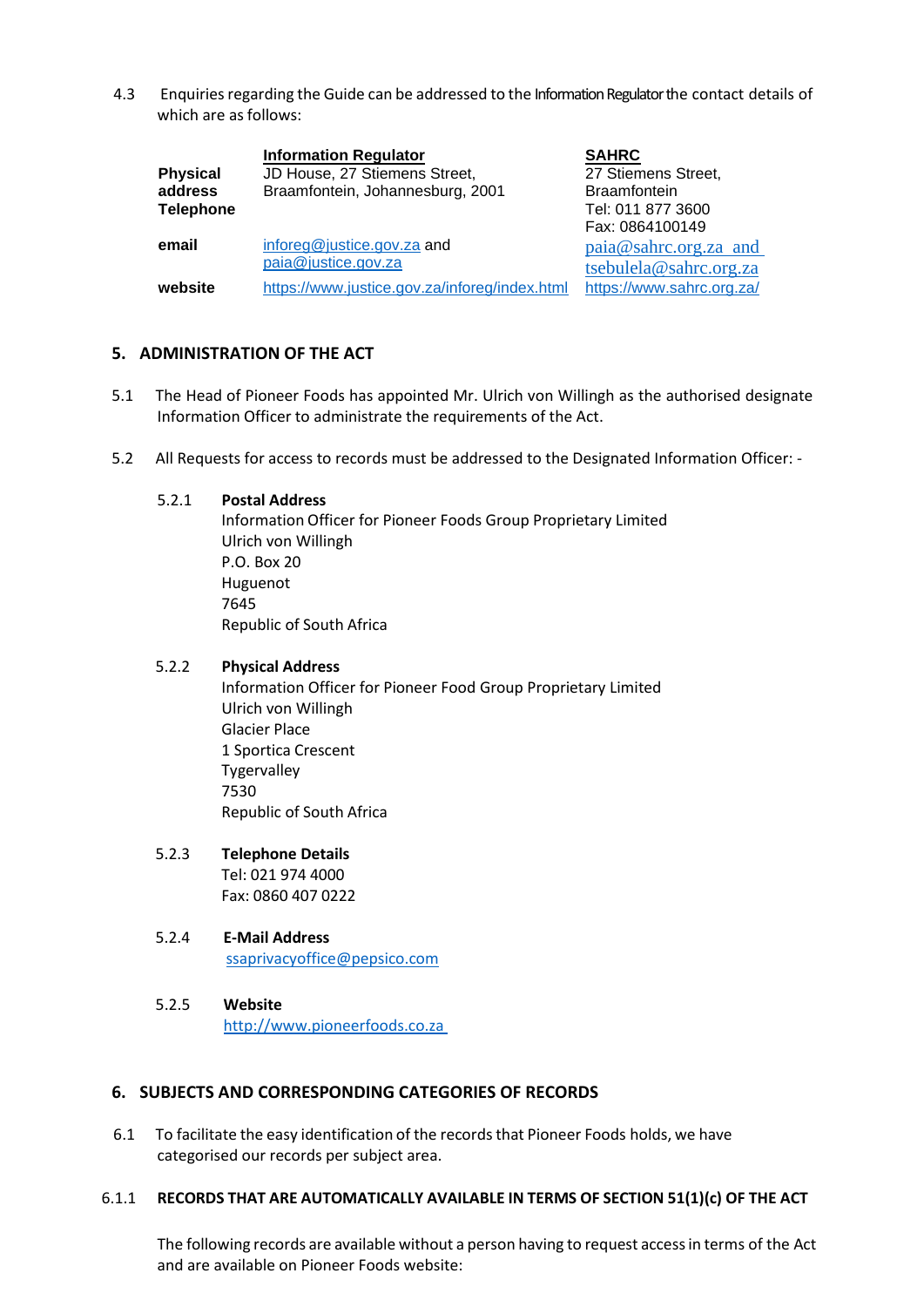#### 6.1.1.1 General information pertaining to Pioneer Foods

The following records are available at the Companies and Intellectual Properties Commission:

- 6.1.1.2 Memorandum of Incorporation
- 6.1.1.3 Directors of Pioneer Foods

#### 6.1.2 **RECORDS WHICH ARE AVAILABLE IN ACCORDANCE WITH ANY OTHER LEGISLATION IN TERMS OF SECTION 51(1)(d)**

- 6.1.2.1 Records are available in accordance with the following current South African legislation (only to the extent that the relevant Act makes disclosure of records compulsory and only to the extent that it is applicable to Pioneer Foods
	- The Companies Act (Act No. 71 of 2008)
	- The Stock Exchange Control Act (Act No. 1 of 1985)
	- The Occupational Health and Safety Act (Act No. 85 of 1993);
	- The Constitution of the Republic of South Africa No.3 of 1994
	- The Value-Added Tax Act (Act No. 89 of 1991);
	- Income Tax Act (Act No. 58 of 1962);
	- Basic Conditions of Employment Act (Act No. 75 of 1997);
	- Employment Equity Act (Act No. 55 of 1998);
	- Labour Relations Act (Act No. 66 of 1995);
	- The Medical Schemes Act (Act No. 131 of 1998);
	- The Compensation for Occupational Injuries and Diseases Act (Act No. 130 of 1993);
	- The Atmospheric Pollution Prevention Act (Act No. 45 of 1965);
	- The Health Act (Act No. 63 of 1977);
	- Consumer Affairs (Unfair Business Practices Act), (Act No. 71 of 1988);
	- Customs and Excise Amendment Act, Act No. 45 of 1995;
	- Skills Development Act 97 of 1998;
	- Skills Development Levies Act 9 of 1999;
	- Unemployment Insurance Act 63 of 2001; and
	- South African Revenue Services Act, (Act No. 34 of 1997).
- 6.1.2.2 Please note that whilst we have made every effort to identify all pertinent pieces of legislation, we cannot guarantee that all legislation has been included. Should you, hence, be aware of any specific piece of legislation that should be included in the abovementioned list and which has been omitted, please contact our Designate Information Officer. Your assistance in this regard will be most appreciated.

### 6.1.3 **RECORDS HELD BY PIONEER FOODS AND AVAILABLE AS CONTEMPLATED IN SECTION 51(1)(e) OF THE ACT**

- 6.1.3.1 For ease of reference, below is an indication of the subjects of information that we hold:
	- Company Secretarial Records
	- Financial Statements and Financial Records
	- Income Tax Records
	- Group Legal and Compliance Records
	- Human Resources Records, Training Records and Personnel Information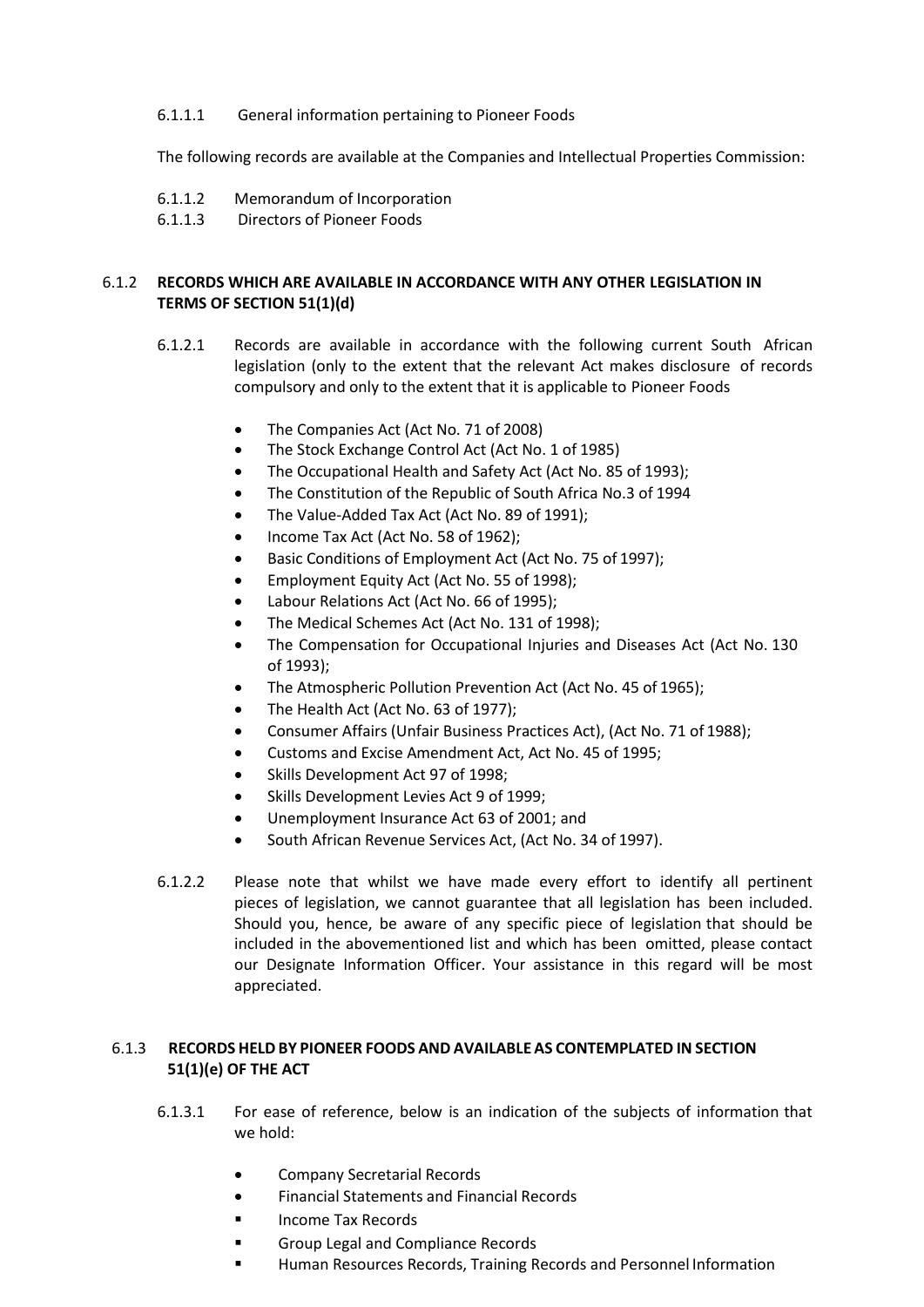- ICT (I.e. Information, Communication and Technology) Records
- Environmental Management Records
- Health and Safety Records
- **Production Records**
- Research and Development Records
- Food Safety and Quality Control Records
- Sales Records
- Logistics and Distribution Records

## <span id="page-5-0"></span>**7. PROCEDURE FOR OBTAINING ACCESS TO INFORMATION**

- 7.1 A request for access to a record that does not fall within the categories identified in Section 7 of this Manual must be done formally either via conventional mail, e-mail orfax.
- 7.2 A request for access to a record must be in the prescribed format as informed by the Act being *Form C* which is attached to this Manual marked **Annexure A**. A copy of *Form C* is also available from our offices. The prescribed request fee should be attached. Kindly refer to Section 9 of this Manual, for more details regarding the fee.
- 7.3 Our Designate Information Officer will respond to your request within 30 calendar days of receiving the request, by indicating whether your request for access has been granted.
- 7.4 Please note that an application for access to information can be refused for the grounds fully set out in the Act and in the event that the application does not comply with the procedural requirements of the Act. In addition, kindly be advised that the successful completion and submission of an access request form does not automatically allow the requestor access to the requested record and/orinformation.
- 7.5 The request form must be completed clearly and completely in block letters. Should there be insufficient space on the printed request form in which to answer a question, additional information must be provided on a separate page that is clearly marked and referenced accordingly.
- 7.6 If access to a record and/or information is granted, our response will include:
- 7.6.1 An indication of the access fee that should be paid upon gaining access (if any);
- 7.6.2 An indication of the form in which the access will be granted;
- 7.6.3 A notice that you may lodge a complaint to the Information Regulator or lodge an appeal with a court of competent jurisdiction against the access fee charged or the format in which access is to be granted , including guidance on the procedure for lodging the application.
- 7.7 If access to a record/information is denied, our response will include:
- 7.7.1 Adequate reasons for the refusal;
- 7.7.2 Notice that you may lodge a complaint to the Information Regulator or an application with a court of competent jurisdiction against the refusal and the procedure, (including the period) for lodging such an application; and
- 7.7.3 For details on the procedure, please referto Chapter 2 of Part 4, ofthe Act.
- 7.8 If the Designate Information Officer fails to respond within thirty days after a request has been received, the request is deemed refused.
- 7.9 Designate Information Officer may extend the original period for another period of not more than thirty days if –
- 7.9.1 the request is for a large number of records;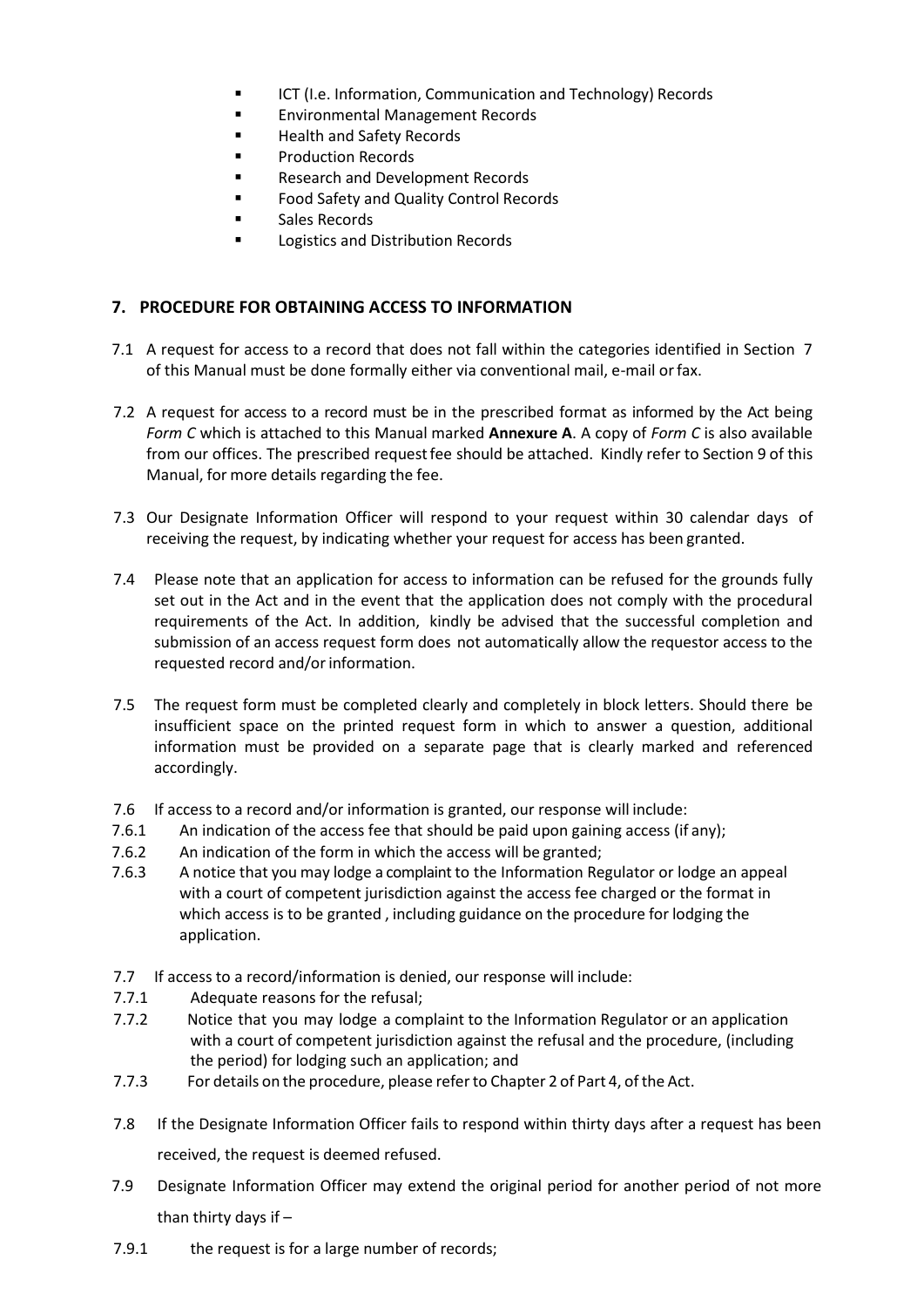- 7.9.2 the search for the records is to be conducted at premises not situated in the same town or city as the head office of Pioneer Foods;
- 7.9.3 consultation among divisions or departments, as the case may be, of Pioneer Foods is required;
- 7.9.4 the requester consents to such an extension in writing; or
- 7.9.5 the parties agree in any other manner to such an extension.

 Should Pioneer Foods require an extension of time, the requester shall be informed in the manner stipulated in the Form of the reasons for the extension The requester may lodge a complaint to the Information Regulator or make an application with a court of competent jurisdiction against any extension or against any procedure set out in this section 7.

- 7.10 If your request of access is granted, you will be able to gain access to the requested records as soon as is reasonably possible and once the relevant access fee has been paid.
- 7.11 Access will, however, only be granted to a record if the following criteria are fulfilled:
	- 7.11.1 The record is required for the exercise or protection of any right;
	- 7.11.2 The requestor complies with the procedural requirements in the Act relating to a request; and
	- 7.11.3 Access to the record is not refused in terms of any ground for refusal as contemplated in Chapter 4 of Part 3 of the Act.

# <span id="page-6-0"></span>**8. FEES**

- 8.1 There are two basic types of fees applicable in terms of the Act– "request fee" referred to in section 54(1) and "access" and/or "reproduction" fees referred to in section 52(3) and 54(7) respectively. The non-refundable request fee is payable on submission of the request for access to a record, unless the request is personal in which event there is no applicable fee.
- 8.2 An access fee is payable, prior to the actual gaining of access to the records in the required form.
- 8.3 The applicable fees are prescribed by the Minister of Justice and Constitutional Development

## <span id="page-6-1"></span>**9. REQUEST FOR ACCESS TO INFORMATION ABOUT THIRD PARTIES**

- 9.1 If you request access to a record that contains information about a third party, we are obliged to attempt to contact this third party to inform them of the request and to give them an opportunity to respond by either consenting to the access or by providing reasons why the access should be denied.
- 9.2 In the event that the third party furnishes reasons for the denial of access, our Designate Information Officer will consider these reasons in determining whether access should be granted.
- 9.3 You may appeal against a refusal of access by the Designated Corporate Information Officer. Please refer to Sections 74, 77 and 78 of the Act for further details on the Appeal Process.

## <span id="page-6-2"></span>10. **AVAILABILITY OF THE MANUAL**

- 10.1 A copy of the Manual will be available for inspection at:
- 10.1.1 Our head office (refer to the address provided below) and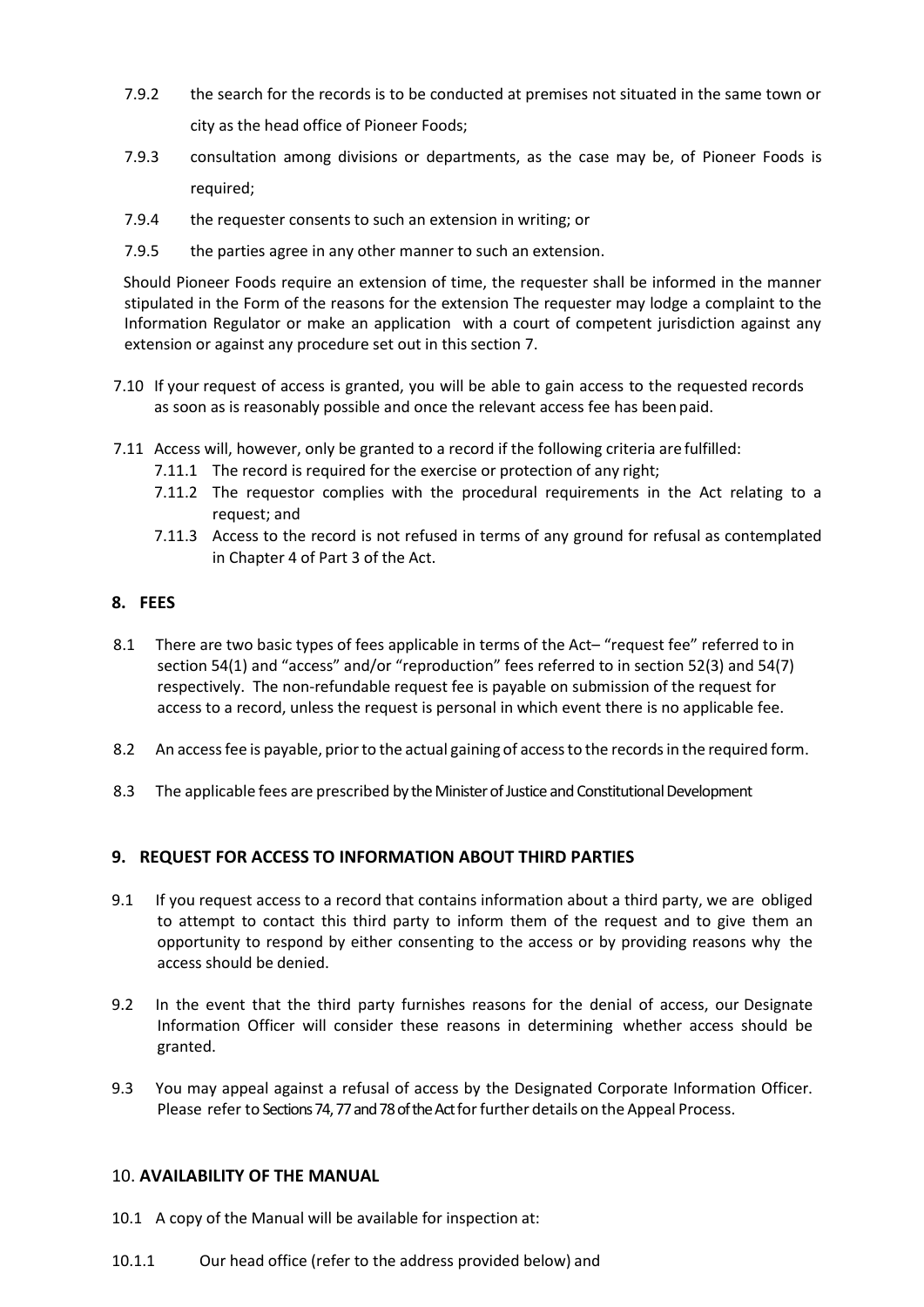### 10.1.2 The South African Human Rights Commission/Information Regulator

10.2 The Manual will also be available on Pioneer Foods' external website (i.e. [www.pioneerfoods.co.za](http://www.pioneerfoods.co.za/) ).

### <span id="page-7-0"></span>**11. DISCLAIMER**

- 11.1 The Manual does not allege to be exhaustive of or to comprehensively deal with every procedure provided for in the Act.
- 11.2 A requester is advised to familiarise him/her/itself with the provisions ofthe Act, before lodging any request with Pioneer Foods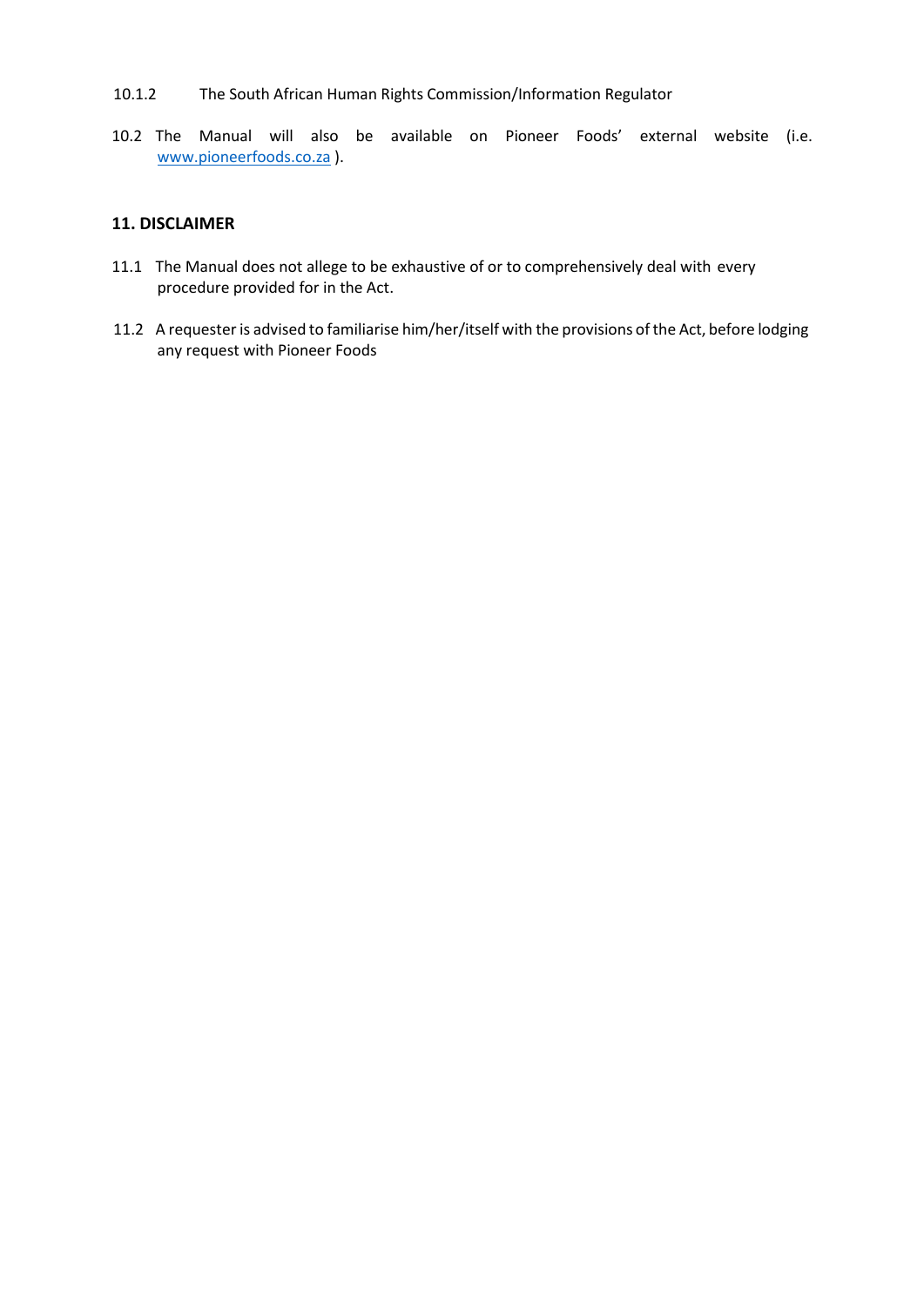

# **"FORM C"**

# <span id="page-8-0"></span>**REQUEST FOR ACCESS TO A RECORD OF PIONEER FOOD GROUP LIMITED**

(Section 53(1) of the Promotion of Access to Information Act, 2000 (Act No. 2 of 2000)

## **[Regulation 10]**

#### 11.2.1 **PARTICULARS OF PIONEER FOODS**

The designate Information Officer: Ulrich von Willingh

Email: [ssaprivacyoffice@pepsico.com](mailto:ssaprivacyoffice@pepsico.com) Glacier Place 1 Sportica Crescent Tygervalley 7530 Republic of South Africa

#### 11.2.2 **PARTICULARS OF PERSON REQUESTING ACCESS TO THERECORD**

- (a) The particulars of the person who requests access to the record must be given below.
- (b) The address and/or fax number in the Republic to which the information is to be sent, must be given.
- (c) Proof of the capacity in which the request is made, if applicable, must be attached.

Full names and surname: Identity number: Postal address: Fax number: Telephone number: E-mail address: Capacity in which request is made, i.e. when made on behalf of another person: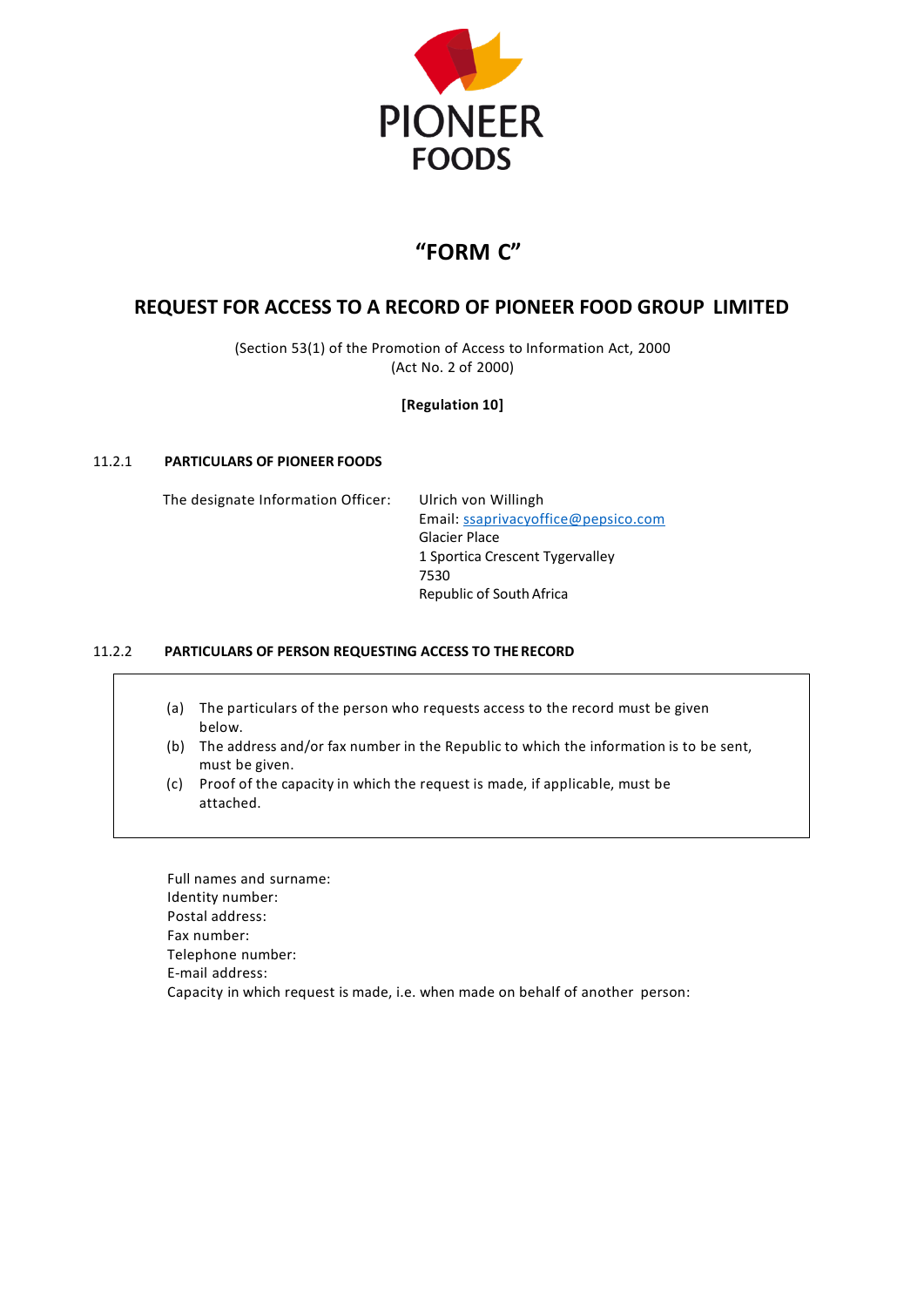#### 11.2.3 **PARTICULARS OF THE PERSON ON WHOSE BEHALF A REQUEST IS MADE**

This section must be completed *ONLY if* a request *for information is* made on behalf of *another* person/entity.

Full names and surname: Identity number: Postal address: Fax number: Telephone number (work): Mobile number: E-mail address: Capacity in which request is made:

#### 11.2.4 **PARTICULARS OF RECORD**

- (a) Provide full particulars of the record to which access is requested, including the reference number if that is known to you (the Requestor), to enable the record to be located.
- (b) If the provided space is inadequate, please continue on a separate folio and attach it to this form.

The Requester must sign all the additional folios in full.

11.2.4.1 Description of the record or relevant part of the record: 11.2.4.2 Reference number; i.e. if available: 11.2.4.3 Any further particulars of record:

#### 11.2.5 **FEES**

- (a) A request for access to a record, other *than* a record containing personal information about yourself (the Requestor), will be processed only after a request fee has been paid.
- (b) You will be *notified of* the amount required to be paid as the request fee.
- (c) The fee payable for access to a record depends *on* the form *in which* access is required and the reasonable time *required* to search for and prepare a record.
- (d) If you qualify for an exemption *of* the payment *of* any fee, please state the reason for exemption.

Reason for exemption from payment of fees:

#### 11.2.6 **FORM OF ACCESS TO RECORD**

If you are prevented by a disability to read, view or listen to the record in the form of access provided for in 1 to 4 hereunder, state your disability and indicate in which form the record is required.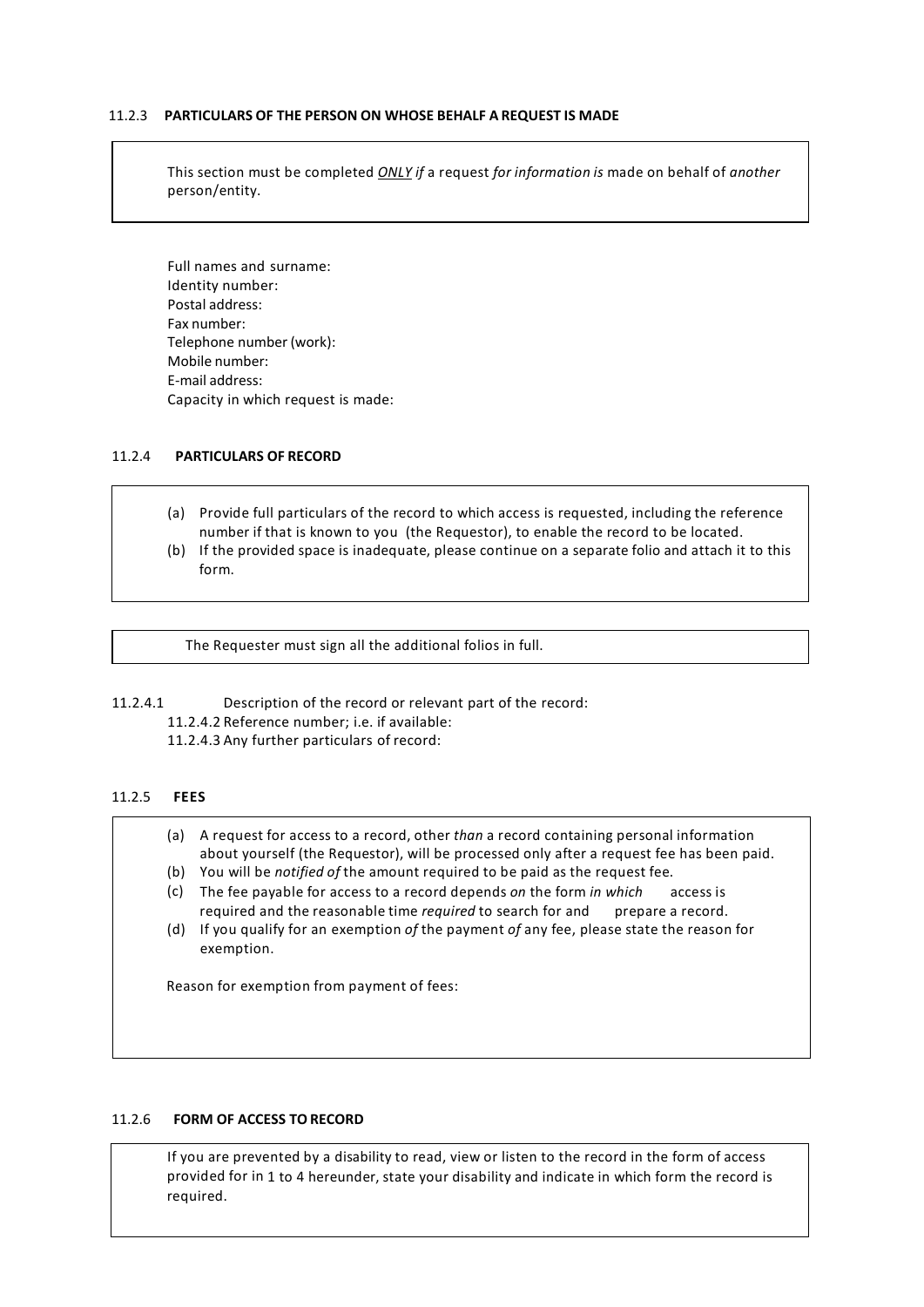|        | Disability:                                                                                                                                              | Form in which record is required |
|--------|----------------------------------------------------------------------------------------------------------------------------------------------------------|----------------------------------|
|        | Mark the appropriate box with an X.                                                                                                                      |                                  |
| NOTES: |                                                                                                                                                          |                                  |
| (a)    | Compliance with your request in the specified form may depend on the form in which<br>the record is available.                                           |                                  |
| (b)    | Access in the form requested may be refused in certain circumstances. In such a case,<br>you will be informed if access will be granted in another form. |                                  |
| (c)    | The fee payable for access of the record, if any, will be determined partly by the                                                                       |                                  |

┑

form in which access is requested.

 $\Gamma$ 

| IF THE RECORD IS IN WRITTEN OR PRINTED FORM:<br>1.                                                                                               |                                            |  |                                                             |                                 |                                                    |    |  |  |  |
|--------------------------------------------------------------------------------------------------------------------------------------------------|--------------------------------------------|--|-------------------------------------------------------------|---------------------------------|----------------------------------------------------|----|--|--|--|
|                                                                                                                                                  | A copy of record*                          |  | An inspection of record                                     |                                 |                                                    |    |  |  |  |
| IF THE RECORD CONSISTS OF VISUAL IMAGES<br>2.<br>This includes photographs, slides, video recordings, computer-generated images, sketches, etc.) |                                            |  |                                                             |                                 |                                                    |    |  |  |  |
|                                                                                                                                                  | view the images                            |  | copy of the images"                                         | transcription of the<br>images* |                                                    |    |  |  |  |
| IF THE RECORD CONSISTS OF RECORDED WORDS OR INFORMATION WHICH CAN BE REPRODUCED<br>З.<br>IN SOUND:                                               |                                            |  |                                                             |                                 |                                                    |    |  |  |  |
|                                                                                                                                                  | listen to the soundtrack<br>audio cassette |  | transcription of soundtrack*<br>written or printed document |                                 |                                                    |    |  |  |  |
| 4. IF THE RECORD IS HELD ON A COMPUTER OR IN AN ELECTRONIC OR MACHINE-READABLE FORM:                                                             |                                            |  |                                                             |                                 |                                                    |    |  |  |  |
|                                                                                                                                                  | printed copy of record*                    |  | printed copy of<br>information derived from<br>the record"  | form*<br>card)                  | copy in computer readable<br>(compact disc, memory |    |  |  |  |
| If you requested a copy or transcription of a record (above), do you wish the copy or<br>transcription to be posted to you?                      |                                            |  |                                                             |                                 |                                                    |    |  |  |  |
| Note: If "YES", postage is payable.                                                                                                              |                                            |  |                                                             |                                 |                                                    | NO |  |  |  |